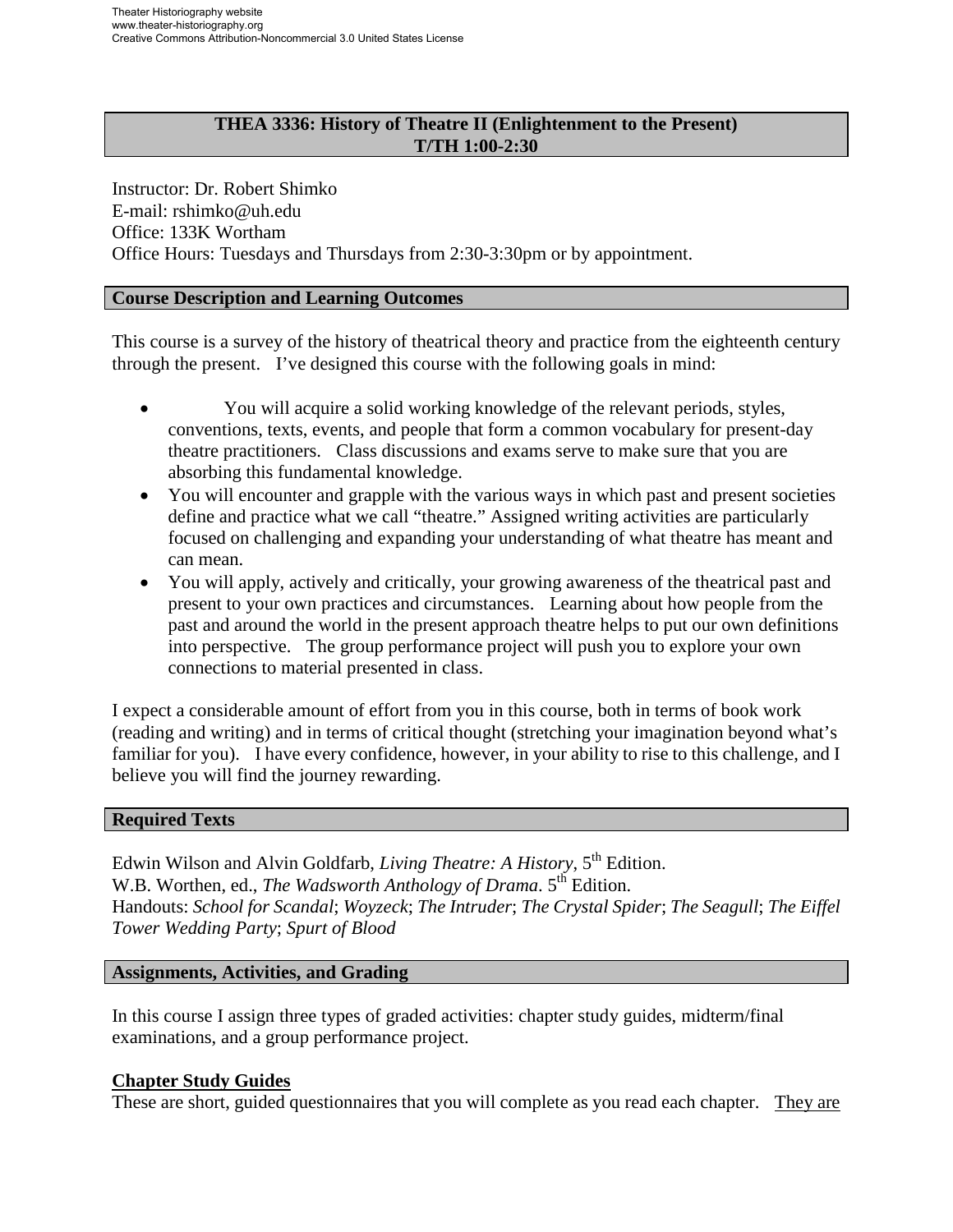due *in class* on the date listed. Because they are intended as an aid to class discussion, I will not accept late study guides. If you know ahead of time that you will be missing a class in which a study guide is due, it is your responsibility to get me a hard copy of the completed assignment before the due date. This includes absences due to school activities or departmental productions. Study guides should be typed. Handwritten study guides will not be accepted.

Chapter study guides make up 30% of your grade (7 study guides worth 5 points apiece). Since the total point value of these assignments is 35 rather than 30, you have a "buffer zone" of 5 points built in. Thus:

- You may lose up to 5 points from study guide assignments before your final grade suffers any loss. These 5 points should serve you as a safety net in case you are absent on the day an assignment is due, if you don't complete an assignment, or if you don't score well on a few of them. Use this buffer zone sparingly. Don't use up your 5 points early on only to run into end-of-semester sickness/stress/tech weeks.
- Any buffer points you do not spend get added to your final grade as extra points. If you aren't a great test-taker, for instance, putting effort into doing well on all the study guides is a good way to boost your grade.

# **Midterm/Final Examinations**

The exams test your ability to synthesize knowledge of the periods, styles, events, people, and texts we study. Both exams are essay format. The final exam covers only material from the midterm on. Each exam is worth 20 points out of the total 100 points for the course. Midterm and final exams cover material from the book, from the plays, *and especially* from class lecture notes. You should not expect to pass these tests simply by reading the text book. [Otherwise, why come to class at all?]

# **Group Performance Project**

This is intended to engage you creatively with the theatrical past and/or present in ways not covered by the essay format of the exams (however, there will be some writing associated with the project). In groups of 5-6 students, you will address in depth a question that you formulate about some aspect of the material we've covered. Working with your group, you will develop and stage a 15-minute response to your own research question. I will provide more details on this project as the semester progresses. Your (performed and written) work on your group's project is worth a total of 30 points.

# **Final Grade Breakdown:**

| Chapter Study Guides (7 guides $@$ 5 points apiece) 35 |                      |
|--------------------------------------------------------|----------------------|
| Group Performance Project                              | 30                   |
| Midterm Exam                                           | 20                   |
| Final Exam                                             | 20                   |
| Total                                                  | $100$ (plus 5 extra) |

| <b>Final Grading Scale:</b> |  |
|-----------------------------|--|
|                             |  |

|  | A 93-100 | $C = 73-76$ |  |
|--|----------|-------------|--|
|  | A- 90-92 | $C-70-72$   |  |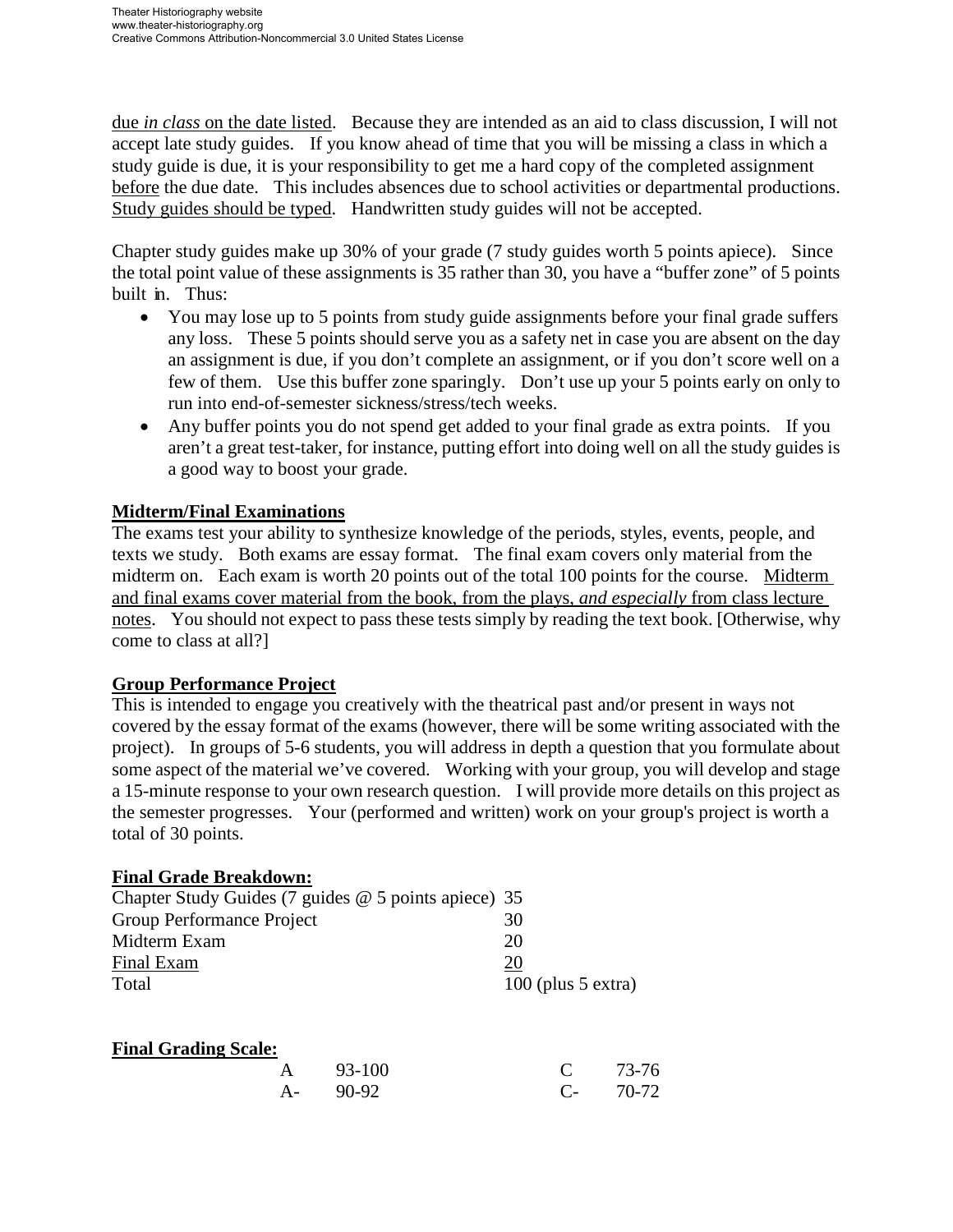| $B+ 87-89$    | $D+ 67-69$  |        |
|---------------|-------------|--------|
| B 83-86       | $D = 63-66$ |        |
| $B-80-82$     | $D-60-62$   |        |
| $C_{+}$ 77-79 | $F -$       | $0-59$ |
|               |             |        |

#### **Course Policies**

**Class Environment**: In class I expect you to be attentive and respectful toward your classmates and toward any speakers or performers. Such respect involves arriving on time to class, silencing cell phones, refraining from side conversations, keeping outside reading material stored away, and generally staying alert.

**Absence and Lateness**: This course follows the UH School of Theatre & Dance policy regarding absence and lateness.

Three absences = one full letter grade deduction (i.e. a "B" becomes a "C").

Four absences = two full letters grade deduction.

Five absences = automatic "F" grade for the course.

Entering class after the roll has been called constitutes lateness. Lateness for two classes = one absence.

#### **Course Outline**

### **Week 1 INTRODUCTION**

Jan. 15 COURSE INTRODUCTION Jan. 17 READ CHAPTER 10 OF *LIVING THEATRE*

### **Week 2**

Jan. 22 READ *SCHOOL FOR SCANDAL* \*; CHAPTER 10 STUDY GUIDE DUE Jan. 24 READ CHAPTER 11

### **Week 3**

Jan. 29 READ *WOYZECK* \*; CHAPTER 11 STUDY GUIDE DUE Jan. 31 READ *THE OCTOROON*

### **Week 4**

Feb. 5 CHAPTER 12 STUDY GUIDE DUE Feb. 7 READ *MISS JULIE* and *NATURALISM IN THE THEATRE* (in Wortham)

### **Week 5**

Feb. 12 READ *THE INTRUDER* \* and *THE CRYSTAL SPIDER* \* Feb. 14 READ *THE SEAGULL* \* **Week 6**  Feb. 19 CHAPTER 13 STUDY GUIDE DUE Feb. 21 READ *THE EIFFEL TOWER WEDDING PARTY* \* and *SPURT OF BLOOD* \* and *THE THEATRE AND ITS DOUBLE* (in Worthen)